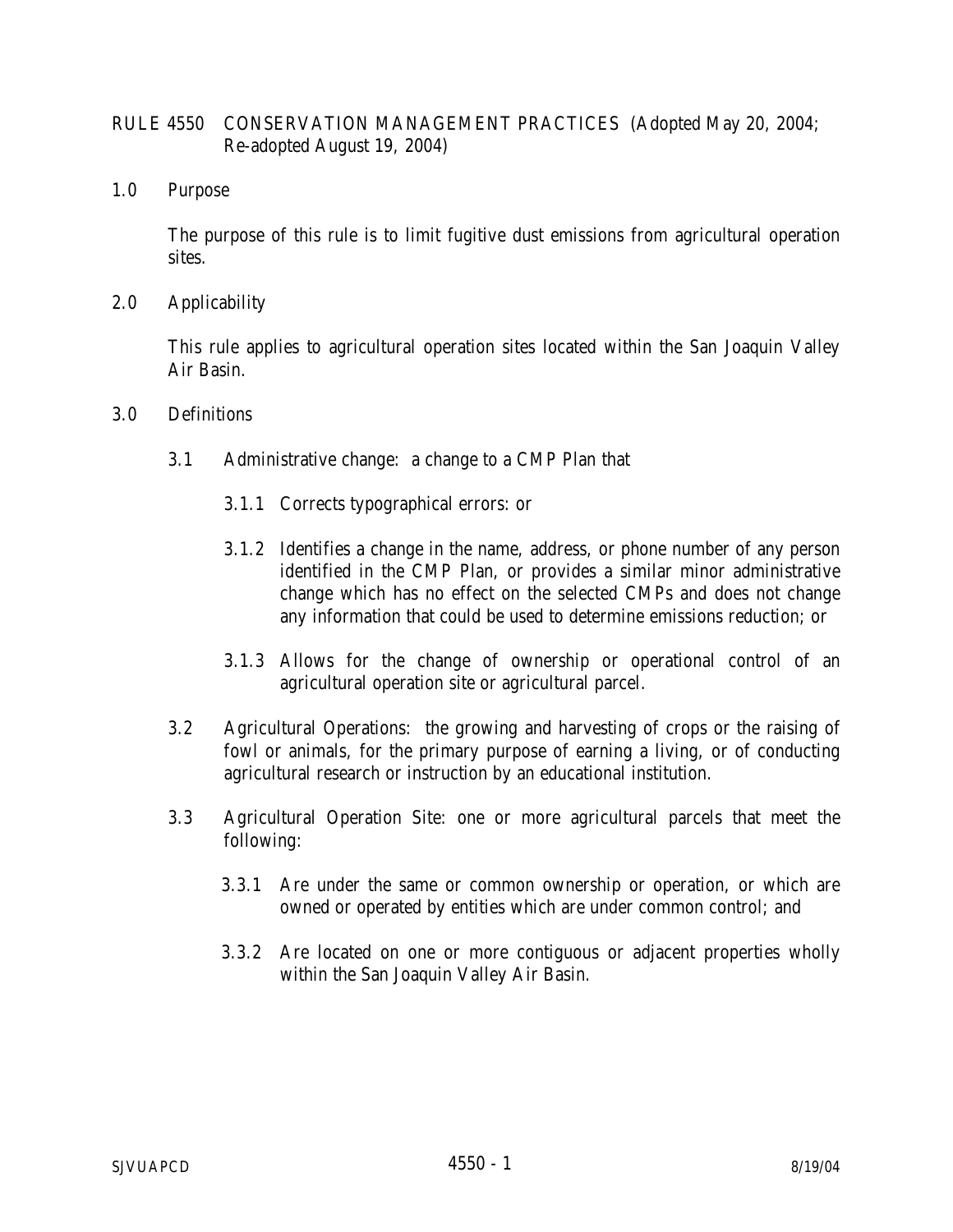- 3.4 Agricultural Parcel: a portion of real property, including, but not limited to, cropland, and animal feeding operation (AFO) used by an owner/operator for carrying out a specific agricultural operation. Roads, vehicle/equipment traffic areas, and facilities, on or adjacent to the cropland or AFO are part of the agricultural parcel.
- 3.5 Air Pollution Control Officer (APCO): as defined in Rule 1020 (Definitions).
- 3.6 Animal Feeding Operation (AFO): a lot or facility where animals have been, are, or will be gathered, fed, stabled, for a total of 45 days or more in any 12 month period and where crops, vegetation, forage growth, or post-harvest residues are not sustained over any portion of the lot or facility (as defined in 40 CFR 122.23 (b)(1)).
- 3.7 Board: as defined in Rule 1020 (Definitions).
- 3.8 Conservation Management Practice (CMP): an activity or procedure that reduces air pollutants normally emitted by, or associated with, an agricultural activity.
- 3.9 Conservation Management Practice Application (CMP Application): a document prepared and submitted by the owner/operator of an agricultural operation site that lists the selected CMPs for implementation. The CMP application also contains, but is not limited to, contact information for the owner/operator, and a site plan or map describing the agricultural operation site and locations of agricultural parcels where CMPs will be implemented and other information describing the extent, duration of CMP implementation and other information needed by the District to calculate emission reductions.
- 3.10 Conservation Management Practice Category (CMP Category): a grouping, including, but not limited to, agricultural activities related to land preparation, harvesting, handling and raising of fowl or animals, and the use of agricultural unpaved roads, and unpaved vehicle/equipment traffic areas. The CMP category "other" includes CMPs to reduce windblown emissions and agricultural burning emissions.
- 3.11 Conservation Management Practice Handbook (CMP Handbook): a handbook, developed in cooperation with agricultural stakeholders, that contains program guidance and criteria to assist owners/operators in selecting CMPs and preparing CMP Applications. The Handbook will include descriptions of the CMPs, District CMP applications, and other useful information about the CMP Program. The CMP Handbook is not an official District document.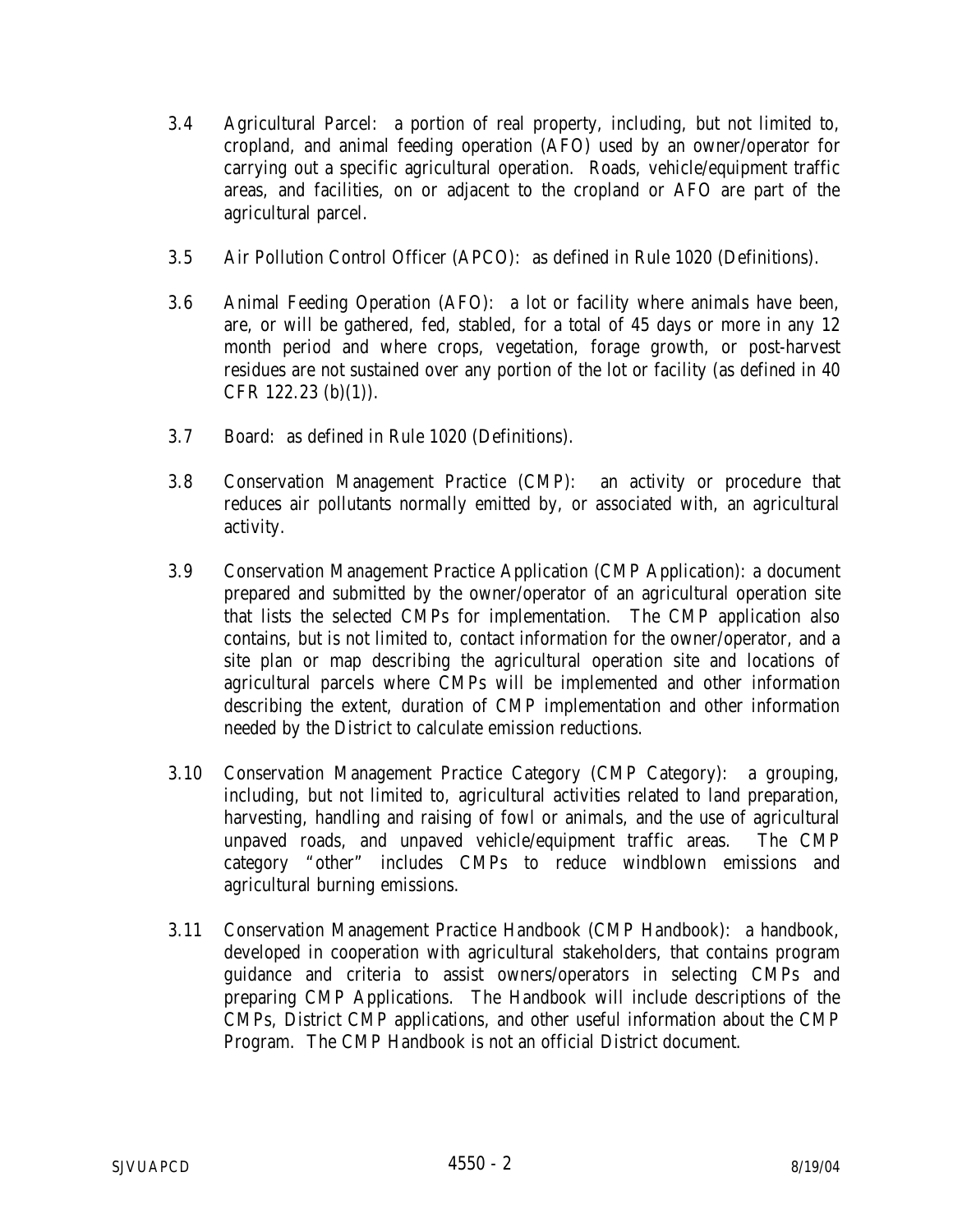- 3.12 Conservation Management Practice List (CMP List): the list of CMPs by CMP categories as approved by the District Board on May 20, 2004.
- 3.13 Conservation Management Practice Plan (CMP Plan): a CMP Application approved by the APCO.
- 3.14 Conservation Management Practice Program (CMP Program): a District program with the purpose of reducing air pollutants from agricultural operation sites.
- 3.15 Contiguous or Adjacent Property: as defined in Rule 2201 (New and Modified Stationary Source Review Rule).
- 3.16 District: as defined in Rule 1020 (Definitions).
- 3.17 Fugitive Dust: as defined in Rule 8011 (General Requirements).
- 3.18 Mature Dairy Cow: a cow that has had its first calf.
- 3.19 NRCS: the United States Department of Agriculture Natural Resource Conservation Service.
- 3.20 Owner/Operator: as defined in Rule 8011 (General Requirements).
- 3.21 Particulate Matter: as defined in Rule 8011 (General Requirements).
- 3.22 Paved Road: as defined in Rule 8011 (General Requirements).
- 3.23 PM10: as defined in Rule 1020 (Definitions).
- 3.24 Road: as defined in Rule 8011 (General Requirements).
- 3.25 San Joaquin Valley Air Basin: as defined in Rule 1020 (Definitions).
- 3.26 Unpaved Road: as defined in Rule 8011 (General Requirements).
- 3.27 Unpaved Vehicle/Equipment Traffic Area: as defined in Rule 8011 (General Requirements).
- 3.28 Vehicle: as defined in Rule 8011 (General Requirements).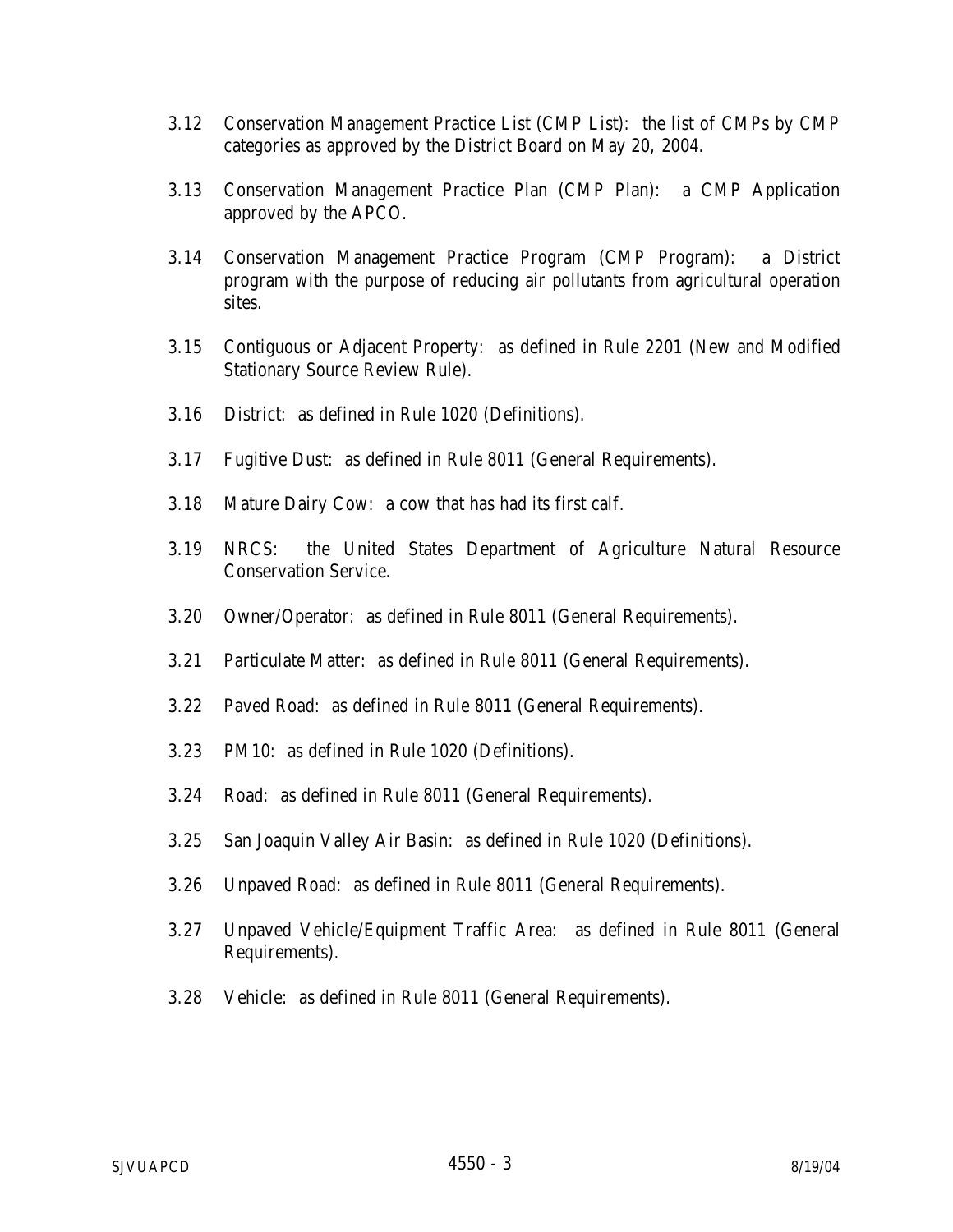## 4.0 Exemptions

- 4.1 The provisions of this rule, except for the recordkeeping provisions of Section 6.5.2, shall not apply to any of the following sources:
	- 4.1.1 Agricultural operation site where the total acreage of all agricultural parcels is less than 100 acres excluding the AFO and exempted lands pursuant to Section 4.1.2 thru Section 4.1.5.
	- 4.1.2 Woodland and wasteland not actually under cultivation or used for pasture.
	- 4.1.3 Land placed in the Conservation Reserve Program meeting the definition and criteria set by the NRCS.
	- 4.1.4 Agricultural parcel that are 3000 feet or more above mean sea level.
	- 4.1.5 Agricultural operation parcel used for the purpose of:
		- 4.1.5.1 Propagating young trees, shrubs, and other miscellaneous crops for transplanting, and exhibiting plants under controlled conditions inside a building with walls and roof, or
		- 4.1.5.2 Providing grazing rangeland or pasture, or
		- 4.1.5.3 Forestry, including but not limited to timber harvest operations, silvicultural practices, forest management burning, or forest protection practices.
- 4.2 The provisions of this rule, except for the recordkeeping provisions of Section 6.5.2, shall not apply to any of the following sources within an agricultural operation site:
	- 4.2.1 An AFO of mature dairy cows with less than 500 mature dairy cows, whether milked or dry, or
	- 4.2.2 An AFO of cattle, other than mature dairy cows or veal calves, with less than 190 cattle, other than mature dairy cows or veal calves. Cattle includes, but is not limited to, heifers, steers, bulls and cow/calf pairs, or
	- 4.2.3 An AFO of turkeys with less than 55,000 turkeys, or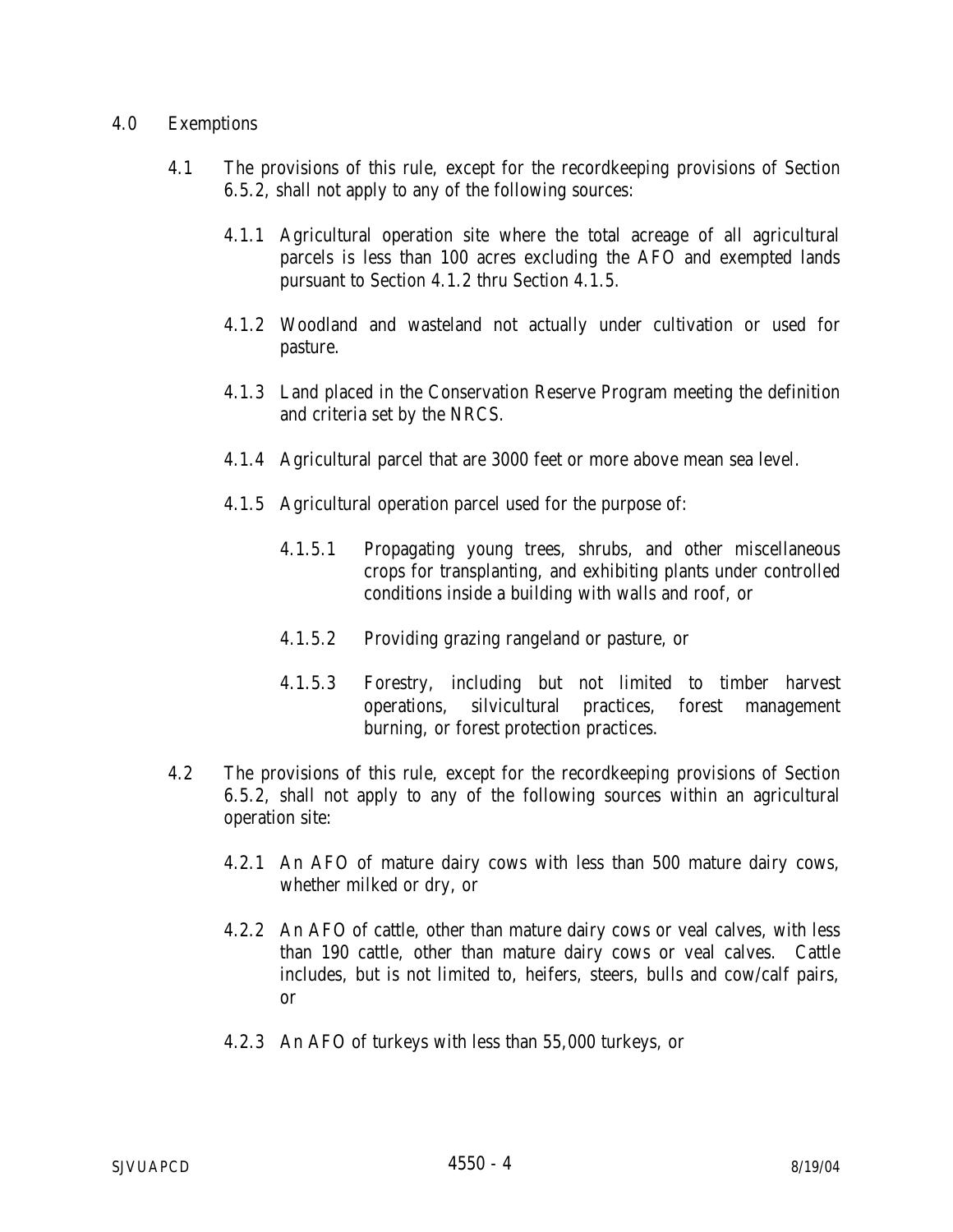- 4.2.4 An AFO of chickens, other than laying hens, with less than 125,000 chickens (other than laying hens), or
- 4.2.5 An AFO of laying hens with less than 82,000 laying hens, or
- 4.2.6 An AFO other than an AFO for mature dairy cows, cattle, turkeys, chickens, or laying hens.
- 4.3 This rule does not exempt the owner/operator from any other District regulations.
- 5.0 Requirements
	- 5.1 Effective on and after July 1, 2004, an owner/operator shall implement the applicable CMPs selected pursuant to Section 6.2 for each agricultural operation site.
	- 5.2 An owner/operator shall prepare and submit a CMP Application for each agricultural operation site, pursuant to Section 6.0, to the APCO for approval. A CMP Application approved by the APCO shall constitute a CMP Plan.
	- 5.3 Except as provided by Section 5.4, an owner/operator shall implement the CMPs as contained in the CMP Plan approved pursuant to Section 6.0 for each agricultural operation site no later than ten (10) days after notification by the APCO of the approval of the CMP Application.
	- 5.4 An owner/operator that discontinues the implementation of a CMP as committed to in a CMP Plan or makes other changes that are inconsistent with the CMP Plan shall comply with the requirements of Section 6.3.4.
- 6.0 Administrative Requirements
	- 6.1 CMP Application Preparation

An owner/operator shall prepare a CMP Application for each agricultural operation site. Each CMP Application shall include, but is not limited to, the following information:

- 6.1.1 The name, business address, and phone number of the owner/operator responsible for the preparation and the implementation of the CMP Plan.
- 6.1.2 The signature of the owner/operator and the date that the application was signed.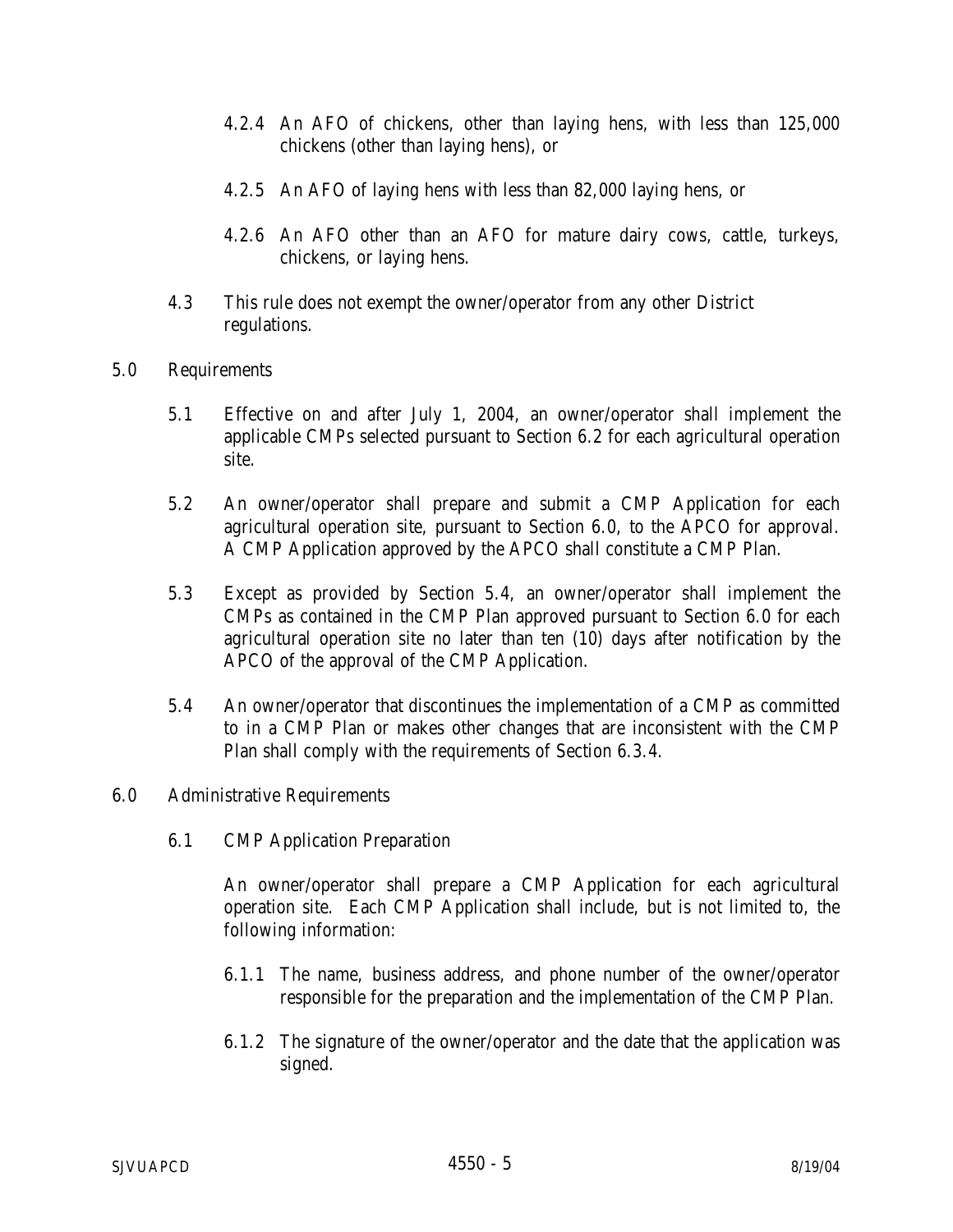- 6.1.3 A plot plan or map which contains the following information:
	- 6.1.3.1 The location of the agricultural operation site,
	- 6.1.3.2 The location of each agricultural parcel on the agricultural operation site,
	- 6.1.3.3 The location of unpaved roads and unpaved equipment/traffic areas to be covered by the CMP Plan, and
	- 6.1.3.4 The location where the CMP will be implemented.
	- 6.1.3.5 The plot plan or map shall be maintained on-site and made available to the APCO upon request.
- 6.1.4 The following information, for each agricultural parcel of the agricultural site:
	- 6.1.4.1 The CMPs, selected pursuant to Section 6.2, implemented or planned for implementation during July 1, 2004 to December 31, 2004, and the CMPs, selected pursuant to Section 6.2, planned for implementation for 2005 and subsequent years, and
	- 6.1.4.2 The crop, AFO, or other use of the agricultural parcel.
- 6.1.5 Information necessary to calculate emission reductions including, but not limited to:
	- 6.1.5.1 The crop or animals and total crop acreage or number of animals and the total length (miles) of unpaved roads, and the total area (acres or square feet) of the unpaved equipment and traffic areas to be covered by the CMP Plan, and
	- 6.1.5.2 Other information as determined by the APCO.
- 6.2 CMP Selection

An owner/operator shall select one (1) CMP from the CMP list for each of the applicable CMP categories for each agricultural parcel of an agricultural operation site, except as provided below: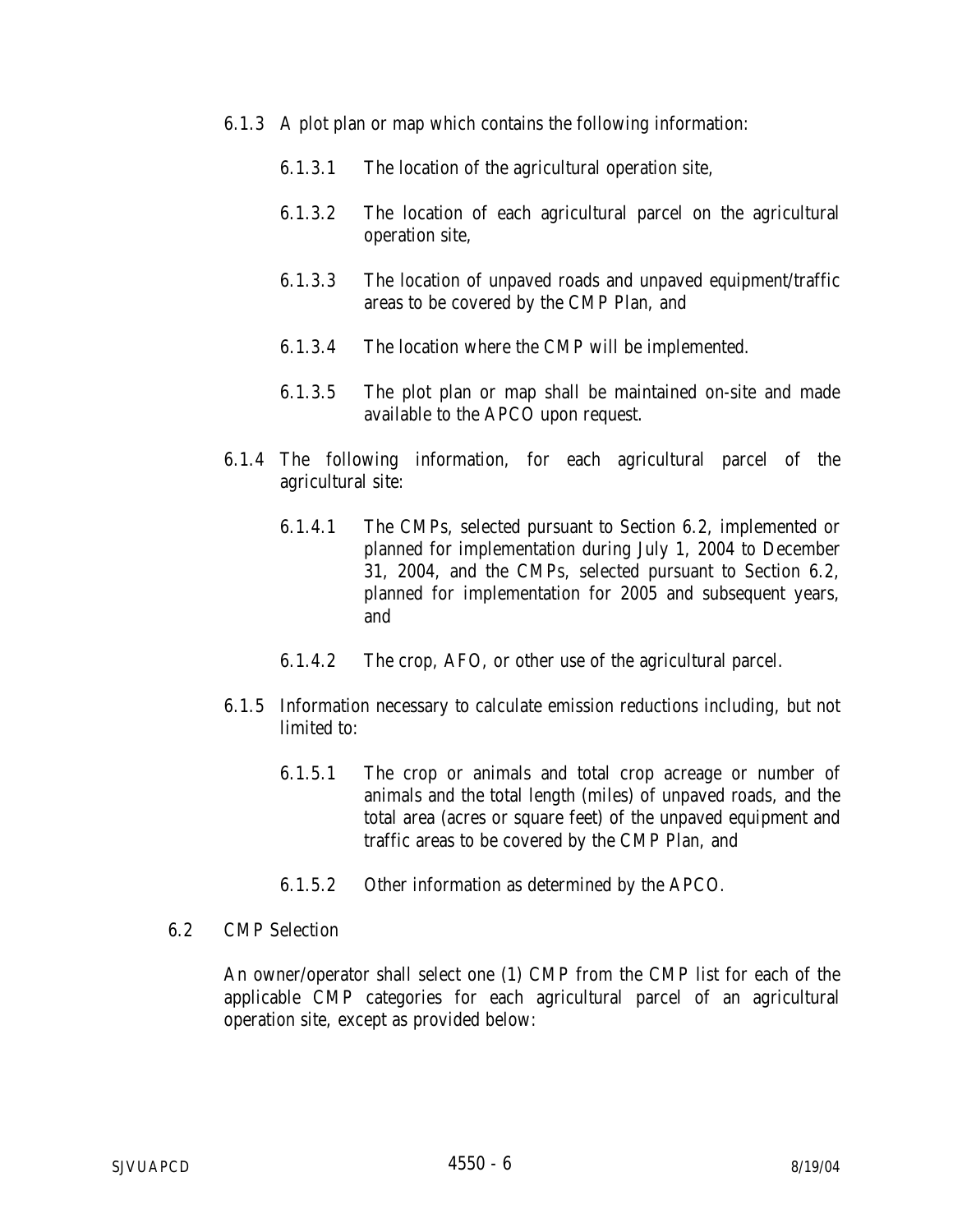- 6.2.1 If an agricultural operation site or agricultural parcel has crop rotation, an owner/operator shall select one (1) CMP from the CMP list for each of the applicable CMP categories for each rotated crop type.
- 6.2.2 If a CMP can only be selected for implementation on a portion of an agricultural operation site, an owner/operator shall select an additional CMP within the CMP category to be implemented on the remaining acreage or remaining AFO.
- 6.2.3 An owner/operator may select a substitute CMP from another CMP category when no feasible CMP can be identified from one category. This provision shall not apply for the unpaved road, and unpaved vehicle/equipment traffic area CMP categories.
	- 6.2.3.1 An owner/operator may identify or develop a new CMP not on the CMP list to be used to comply with the requirements of this rule. Prior to use of the new CMP the owner/operator must obtain the interim approval of the APCO to use a new CMP to meet the requirements of Section 6.2. The owner/operator shall demonstrate that the new CMP achieves PM10 emission reductions that are at least equivalent to other CMPs on the CMP list that could be selected for the applicable operation.
	- 6.2.3.2 The APCO will perform an independent analysis of proposed CMPs to determine that they achieve PM10 emission reductions that are at least equivalent to other CMPs on the CMP list that could be selected for the applicable operation. This analysis shall be made using the most recent emission factors provided by EPA or CARB when available. CMPs that are not shown to achieve equivalent emission reductions will be disapproved. The District shall maintain a list of CMPs determined to be equivalent under this section.
	- 6.2.3.3 An owner/operator may satisfy the requirements of Rule 8081 by implementing CMPs for the unpaved road and unpaved vehicle/equipment traffic area CMP categories that are equivalent to the control measures specified in Rule 8081.
- 6.3 CMP Application Submission

An owner/operator shall submit a CMP Application, prepared pursuant to Section 6.1, to the APCO according to the following schedule: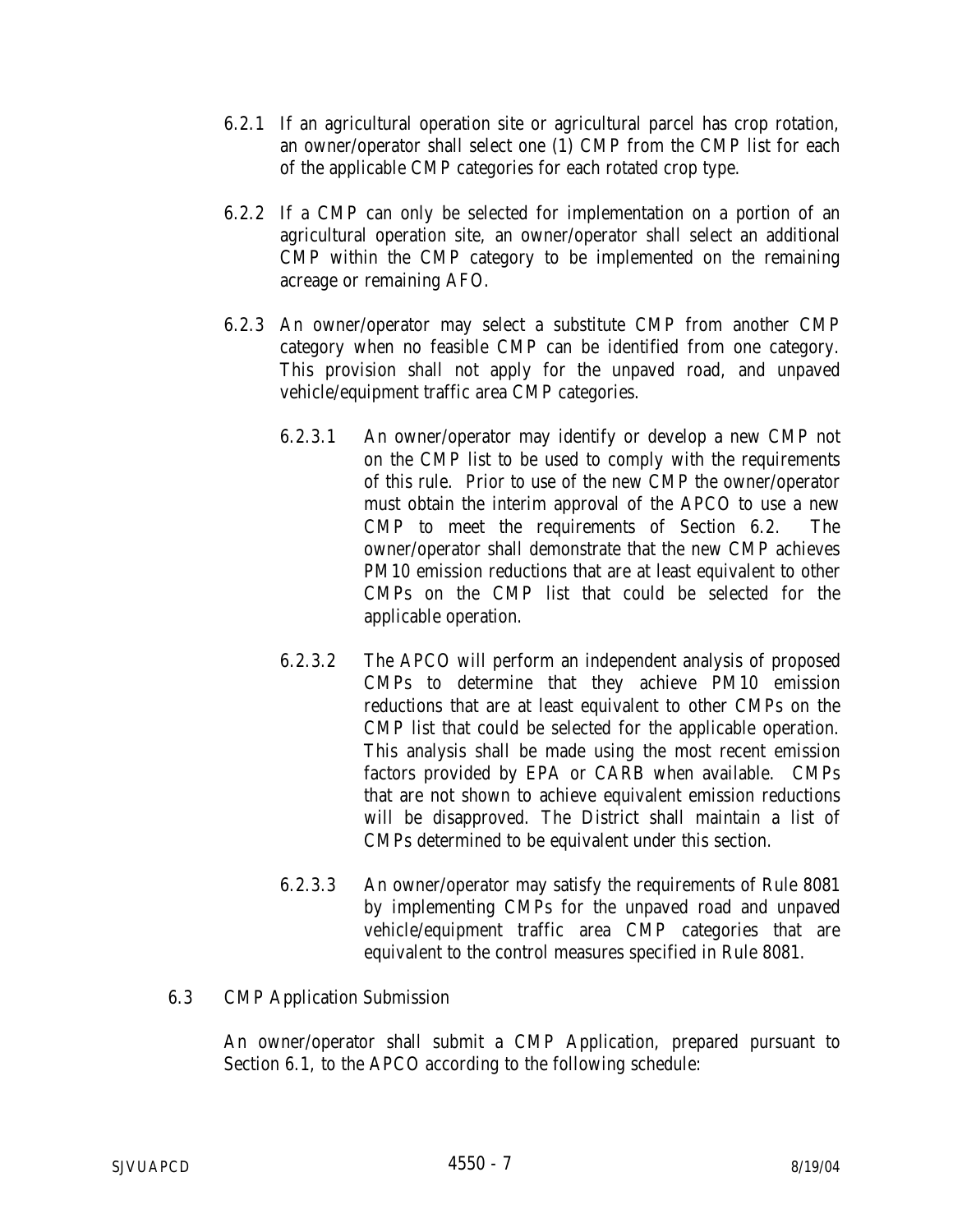- 6.3.1 No later than December 31, 2004, for an agricultural operation site, existing as of July 1, 2004.
- 6.3.2 No later than December 31, 2004, for an agricultural operation site or agricultural parcel acquired, or that becomes subject to the provisions of Section 5.0 after July 1, 2004 but before November 1, 2004.
- 6.3.3 Within 90 days for an agricultural operation site or an agricultural parcel that is acquired or becomes subject to the provisions of Section 5.0 after October 31, 2004.
- 6.3.4 Within 60 days of any operational, administrative, or other modification that necessitates the revision of the CMP Plan. A modification includes, but is not limited to, the following:
	- 6.3.4.1 Administrative changes to any information provided pursuant to Section 6.0,
	- 6.3.4.2 Implementation of a CMP other than the CMP listed in a CMP Plan,
	- 6.3.4.3 Change of the crop or AFO on a agricultural parcel, and
	- 6.3.4.4 Any other changes as determined by the APCO.
- 6.4 CMP Application Review and Evaluation
	- 6.4.1 The APCO shall:
		- 6.4.1.1 Review the CMP Application and determine whether the submitted CMP Application is complete. Completeness shall be determined by evaluating whether the CMP Application meets the requirements of Section 6.1 of this rule and the applicable requirements of Rule 3190.
		- 6.4.1.2 Notify the owner/operator in writing of the determination that the CMP Application is, or is not, complete and request the owner/operator to provide additional information within 30 days.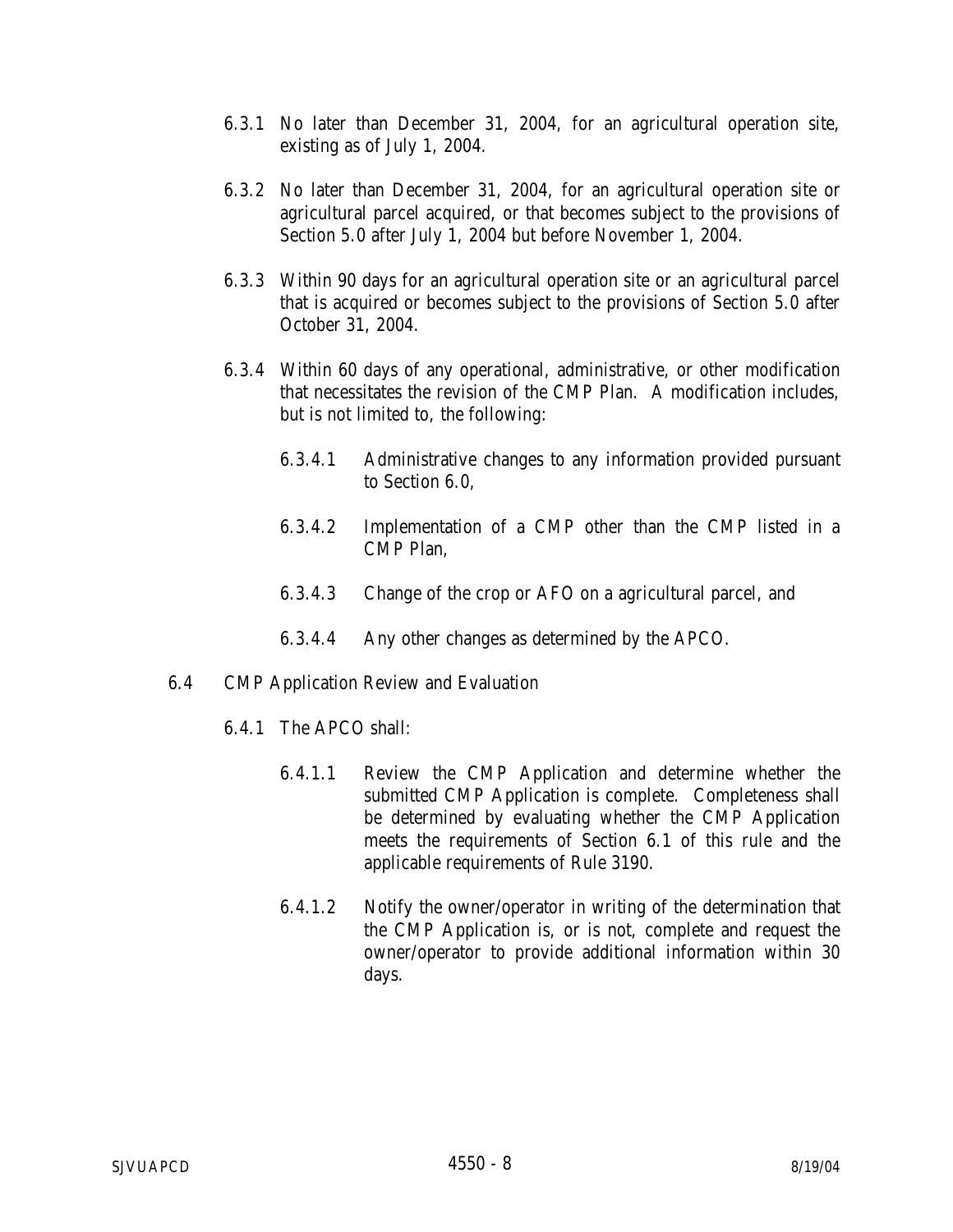- 6.4.1.3 Evaluate and either approve or disapprove the CMP Application and provide written notification to the owner/operator within 180 days after receipt of the complete CMP Application, of the approval or disapproval of the CMP Application.
- 6.4.2 A CMP Application for a modification to a CMP Plan pursuant to Section 6.3.4.1 shall be deemed approved as submitted unless written comments are transmitted by the APCO to the owner/operator within 30 days of receipt of the CMP application.
- 6.4.3 A CMP Application for a modification to a CMP Plan pursuant to Sections 6.3.4.2, 6.3.4.3, and 6.3.4.4 shall be deemed conditionally approved as submitted unless written comments are transmitted by the APCO to the owner/operator within 30 days of receipt of the CMP application.
- 6.4.4 The approval of a CMP Application shall not serve to excuse the owner or operator from complying with law, nor shall it excuse any violation.
- 6.5 Recordkeeping

An owner/operator shall, upon request, make available to the APCO the records required to be kept pursuant to Section 6.5.1 and Section 6.5.2.

- 6.5.1. An owner/operator subject to Section 5.0 shall maintain the following records for a minimum of five (5) years:
	- 6.5.1.1 A copy of each CMP Application and CMP Plan.
	- 6.5.1.2 Supporting information necessary to confirm the implementation of the CMPs.
- 6.5.2 An owner/operator claiming exemption pursuant to Section 4.0 shall maintain records for a minimum of five (5) years that demonstrate that the agricultural operation site or agricultural parcel qualified for the exemption.
- 6.6 Loss of Exemption

An owner/operator of an agricultural operation site or agricultural parcel that becomes subject to the provisions of Section 5.0 of this rule, through loss of exemption, shall comply with all applicable provisions of this rule pursuant to the schedule in Section 6.3.